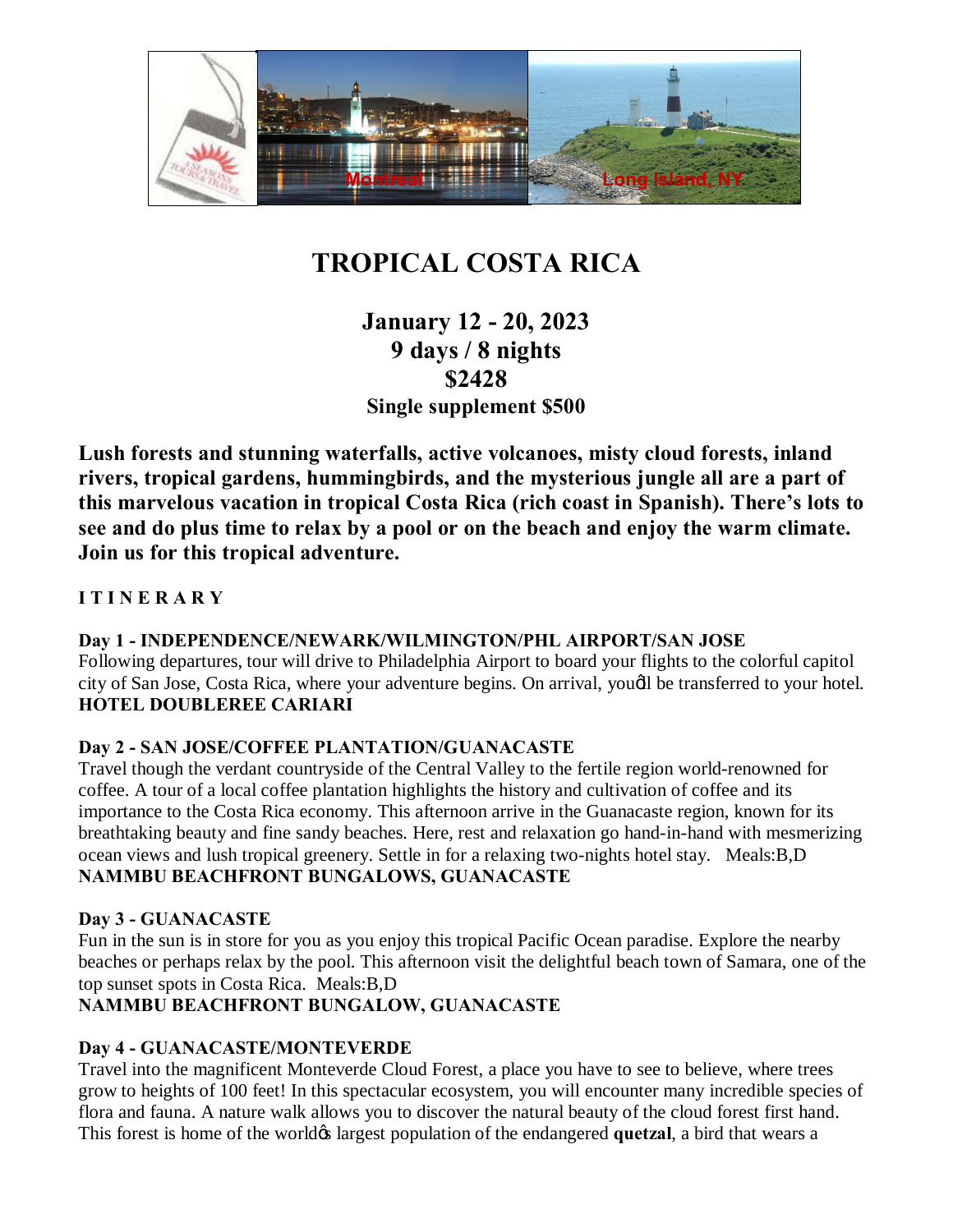#### gorgeous jeweled-toned plumage. Meals:B,D **EL ESTABLO HOTEL, MONTEVERDE**

#### **Day 5 - MONTEVERDE**

Explore one of the world $\alpha$  largest butterfly gardens and a dazzling gallery containing more than 100 beautiful humming birds. Join an expert for a leisurely paced  $\delta$ Hanging Bridges $\ddot{o}$  walking tour to learn about the cloud forestog unique ecosystem, its mammals, birds, plants and flora -**OR**- take an exhilarating ride on one of the longest canopy zip line tours in Costa Rica. You can do both if you purchase the second as an option on tour. This evening an expert-led discussion about the migratory birds that flock to Costa Rica every year. Meals:B,D

# **EL ESTABLO HOTEL, MONTEVERDE**

# **Day 6 - MONTEVERDE/LAKE ARENAL CRUISE/ARENAL**

Begin your day with a visit to a tree nursery to learn about Monteverde ts reforestation efforts of indigenous trees. Cross beautiful mountainous landscapes to Arenal where spectacular views of the volcano await your discovery. Cruise on Lake Arenal, the largest lake in the country. Later check into your hotel for a two-night stay at a typical lodge overlooking the Arenal Volcano. Tonight taste your way through a cooking demonstration to learn how native, exotic vegetables and plants contribute to the unique flavors of the local cuisine. Meals:B,D

#### **ARENAL SPRINGS RESORT & SPA, ARENAL**

#### **Day 7 - ARENAL/CANO NEGRO/ARENAL**

The remote 20,000 acres of Cano Negro are home to the largest viewable indigenous wildlife. Embark on a Cano Negro guided river boat trip in a panga (covered canoe), making frequent stops to watch and photograph the wildlife around you which include caimans, river otters, sloths, river turtles, and exotic birds. Return to Arenal to relax during an optional spa visit. Meals:B **ARENAL SPRINGS RESORT & SPA, ARENAL**

# **Day 8 - ARENAL/ZARCERO/SAN JOSE**

We travel to the charming town of Zarcero to visit its whimsical topiary garden. Sixteen green arches stand before the San Rafael Church, a beautiful cottage styled church. The evergreen paradise around it offers a series of vibrant shrubbery, sculptured and clipped into whimsical shapes. Continue to San Jose to see the city treasures on a panoramic tour. This evening bid farewell to paradise over a wonderful dinner with your fellow travelers. Meals:B,D

# **HOTEL DOUBLETREE CARIARI, SAN JOSE**

# **Day 9 – SAN JOSE/HOME**

Departure today for Philadelphia where transportation will be waiting to return you to Wilmington, Newark and Independence (near Millsboro). Meals:B

**TOUR INCLUSIONS:** Roundtrip transportation from Independence, Newark and Wilmington to Philadelphia Airport \* roundtrip air Philadelphia/San Jose and San Jose/Philadelphia \* airline subject to change until ticketed \* accommodations for 8 nights based on double occupancy \* admissions to all sightseeing as per itinerary \* meals include 8 breakfasts and 6 dinners \* airport to hotel transfers \* taxes and gratuities for included meals, hotels and local guides \* services of an accompanying Tour Director from 4 Seasons Tours with minimum of 15 passengers. \* Services of a Collette Tour Manager throughout the tour \*

Not included: passport fee, gratuity to the Collette Tour Manager.